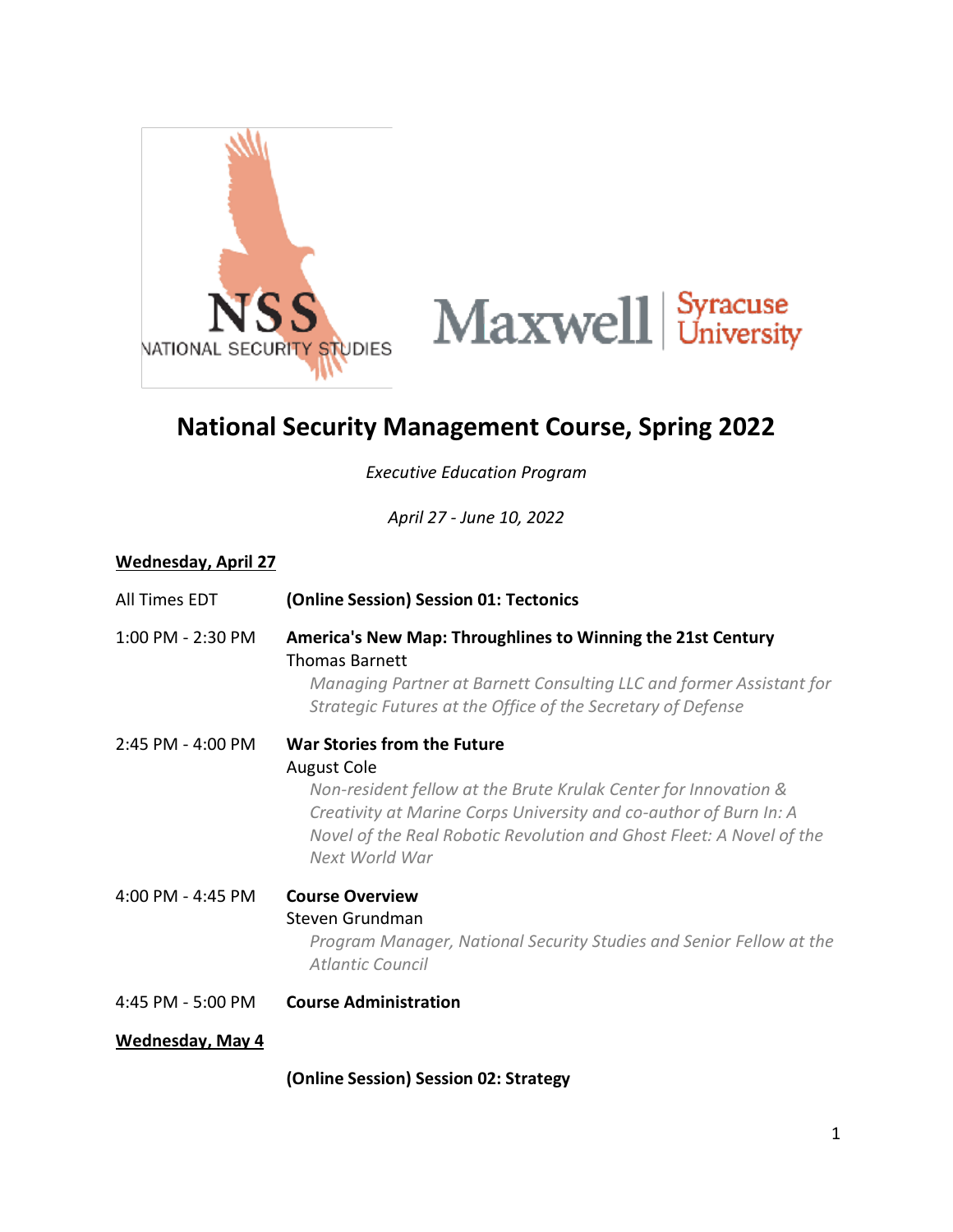| 1:00 PM - 2:15 PM        | The Fight to Defend the Free World<br>H. R. McMaster<br>Retired Lieutenant General of the US Army and Fouad and Michelle<br>Ajami Senior Fellow, Hoover Institution at Stanford University and<br>former Assistant to the President for National Security Affairs                                                                                                  |
|--------------------------|--------------------------------------------------------------------------------------------------------------------------------------------------------------------------------------------------------------------------------------------------------------------------------------------------------------------------------------------------------------------|
| 2:25 PM - 3:40 PM        | A NATO Solarium I: NATO's Strategic Concept<br>Michael J. Williams<br>Associate Professor, Public Administration and International Affairs<br>Department and Director, Master of Arts in International Relations,<br>Executive Master's in International Relations programs                                                                                        |
| 3:50 PM - 5:00 PM        | <b>National Defense Strategy</b><br>Eric Ridge<br>Deputy Assistant Secretary of Defense for Strategy and Force<br>Development and former Director for Strategy and Execution Adrienne<br>Arsht - Rockefeller Foundation Resilience Center of the Atlantic<br>Council                                                                                               |
| 5:00 PM - 5:30 PM        | <b>Library Resources (optional)</b><br>Winn Wasson<br>Social Science Librarian                                                                                                                                                                                                                                                                                     |
| <b>Wednesday, May 11</b> |                                                                                                                                                                                                                                                                                                                                                                    |
|                          | (Online Session) Session 03: Hard Power                                                                                                                                                                                                                                                                                                                            |
| 1:00 PM - 2:15 PM        | <b>Future Posture and Availability Constraints</b><br>James Cartwright<br>Retired General of the United State Marine Corp and former Vice<br>Chairman of the Joint Chiefs of Staff                                                                                                                                                                                 |
| 2:25 PM - 3:40 PM        | <b>Net Assessment</b><br>Andrew May<br>Research Director, Office of Net Assessment at the US Department of<br>Defense                                                                                                                                                                                                                                              |
| 3:50 PM - 5:00 PM        | <b>Strategic Leadership I: Implications for Human Capital</b><br><b>Ryan McCarthy</b><br>Maxwell Dean's Scholar in Residence at Syracuse University and<br>former Secretary of the United States Army<br><b>Catherine Gerard</b><br>Professor of Practice, Department of Public Administration and<br>International Affairs, Maxwell School at Syracuse University |
| <b>Wednesday, May 18</b> |                                                                                                                                                                                                                                                                                                                                                                    |

# 2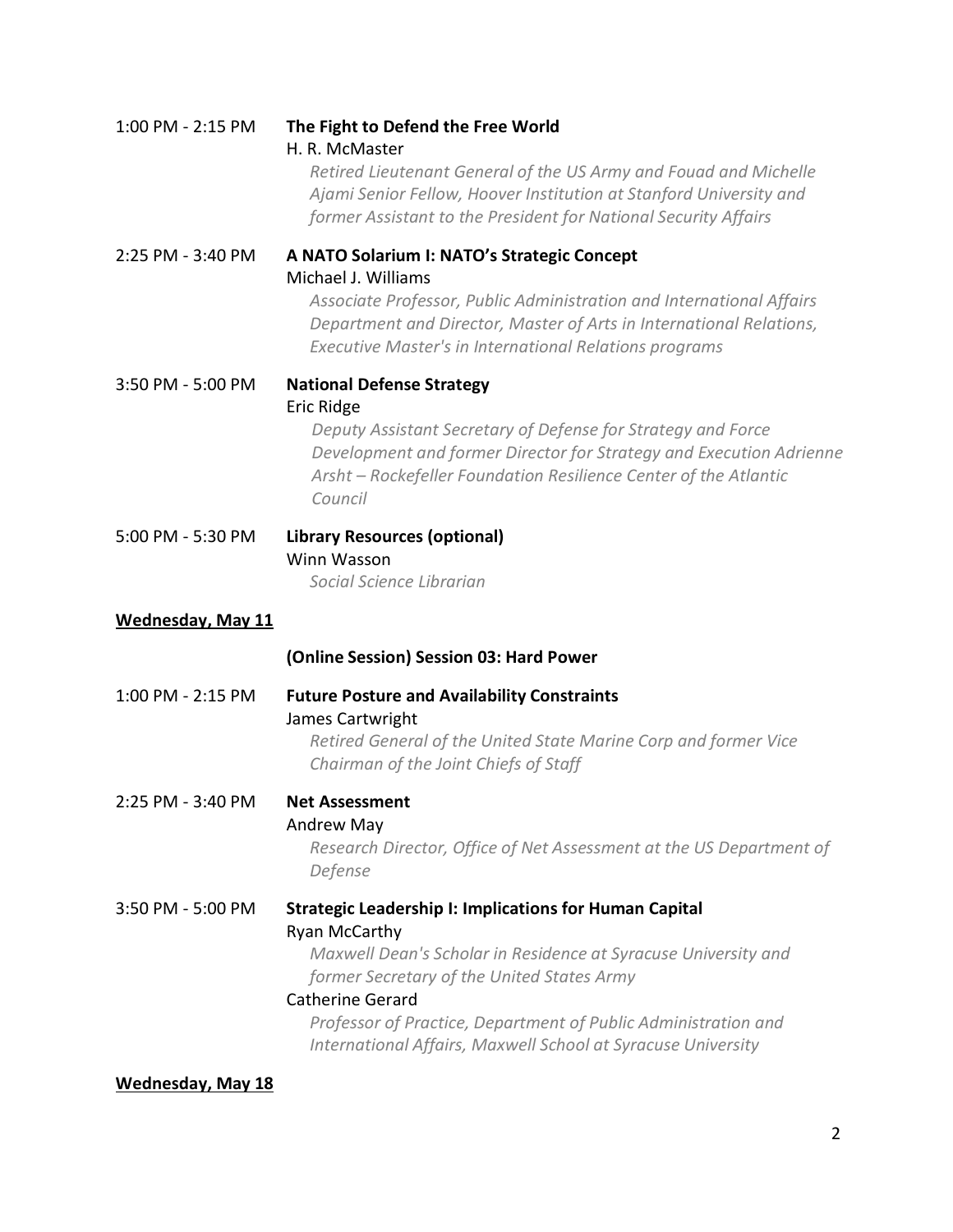| (Online Session) Session 04: Soft Power                                                                                                                                                                                                                                                                                                                   |
|-----------------------------------------------------------------------------------------------------------------------------------------------------------------------------------------------------------------------------------------------------------------------------------------------------------------------------------------------------------|
| <b>Finance and Economic Instruments</b><br><b>Kristen Patel</b><br>Donald P. and Margaret Curry Gregg Professor of Practice in Korean<br>and East Asian Affairs, Maxwell School at Syracuse University<br>Christopher Griner<br>Partner of the Stroock's National Security law firm and Chair of its<br>National Security/CFIUS/Compliance Practice Group |
| <b>Information Instruments</b>                                                                                                                                                                                                                                                                                                                            |
| Mark Jacobson<br>Assistant Dean of the Maxwell School for Washington Programs at<br>Syracuse University and former Deputy NATO Senior Civilian<br>Representative-Afghanistan                                                                                                                                                                              |
| Kate Hammerberg<br>Analyst, Audience and Influence Research Unit, Bureau of Intelligence<br>and Research (INR), U.S. Department of State<br>James Ludes                                                                                                                                                                                                   |
| Vice President for Strategic Initiatives and Executive Director of the<br>Pell Center for International Relations and Public Policy, Salve Regina<br>University                                                                                                                                                                                           |
| <b>Diplomatic Instruments</b>                                                                                                                                                                                                                                                                                                                             |
| Anne Patterson<br>Senior Fellow, Jackson Institute for Global Affairs at Yale and former<br>US Ambassador to Egypt, Pakistan, Colombia, and El Salvador                                                                                                                                                                                                   |
| <b>Wednesday, May 25</b>                                                                                                                                                                                                                                                                                                                                  |
| (Online Session) Session 05: Making National Security Strategy                                                                                                                                                                                                                                                                                            |
| A NATO Solarium II: Eisenhower's Containment<br>Richard Immerman<br>Professor and Edward Buthusium Distinguished Faculty Fellow in<br>History Emeritus and the Emeritus Marvin Wachman Director of the<br>Center for the Study of Force and Diplomacy at Temple University                                                                                |
| <b>Strategic Leadership II: New Approaches</b><br><b>Catherine Gerard</b><br>Professor of Practice, Department of Public Administration and                                                                                                                                                                                                               |
| International Affairs, Maxwell School at Syracuse University                                                                                                                                                                                                                                                                                              |
|                                                                                                                                                                                                                                                                                                                                                           |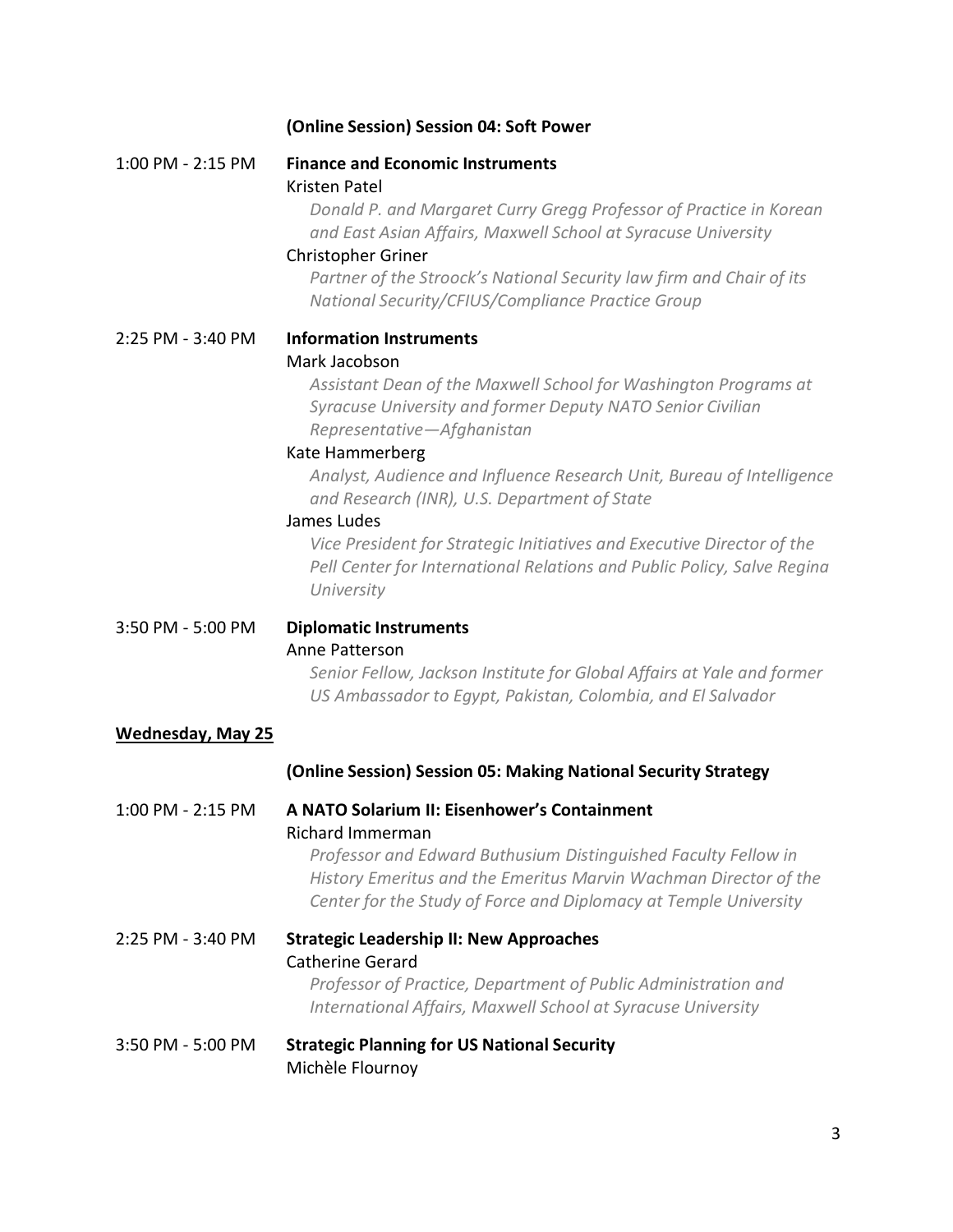*Co-Founder and Managing Partner of WestExec Advisors and former Under Secretary of Defense for Policy* 

## **Saturday, June 4**

#### **(On-campus Session) Session 06: Project Solarium**

## 2:00 PM - 5:00 PM **A NATO Solarium III: Workshop**

## Alan Allport

*Professor, History Department*

### Renée de Nevers

*Associate Professor, Public Administration and International Affairs Department and Chair, Social Science Ph.D. Program and Senior Research Associate, Program for the Advancement of Research on Conflict and Collaboration*

## Margaret Hermann

*Professor, Political Science Department and Director, Moynihan Institute of Global Affairs and Gerald B. and Daphna Cramer Professor of Global Affairs and Senior Research Associate for Mapping Global Insecurity and Sovereignty, Order and Conflict Working Group*

# Osamah Khalil

*Associate Professor, History and Chair, International Relations Undergraduate Program and Senior Research Associate, Middle Eastern Studies Program*

## Kathleen McInnis

*Adjunct Faculty at Maxwell School and Specialist in International Security, Congressional Research Service and Nonresident Senior Fellow, Scowcroft Center for Strategy and Security's Transatlantic Security*

#### Brian Taylor

*Professor, Political Science Department*

### Michael Williams

*Associate Professor, Public Administration and International Affairs Department and Director, Master of Arts in International Relations*

6:30 PM - 8:30 PM **Welcome Dinner**  *Location: The Comstock Room at Sheraton*

#### **Sunday, June 5**

#### **(On-campus Session) Session 07: Great Powers**

9:00 AM - 10:30 AM **China's Social and Political Dimensions**  Dimitar Gueorguiev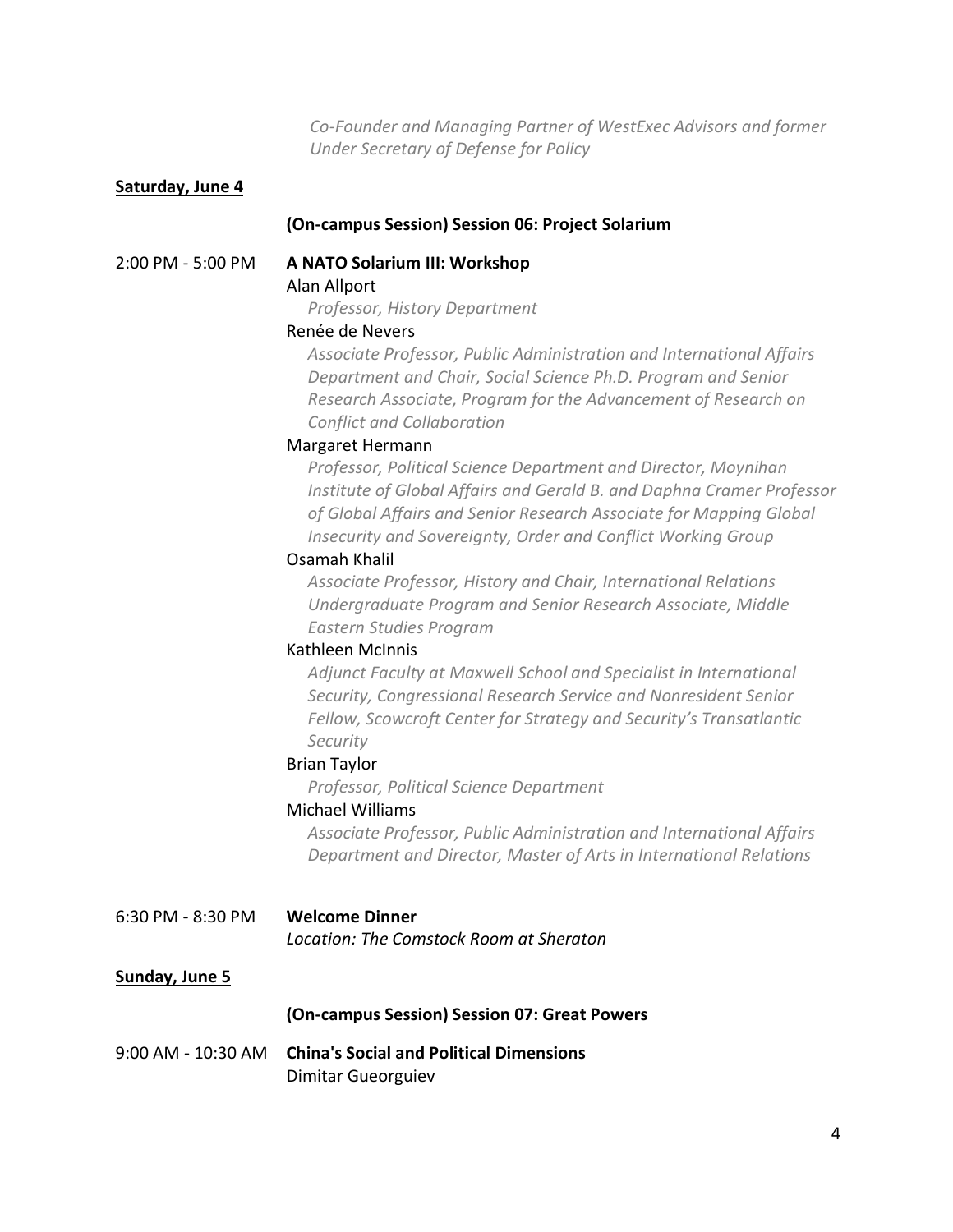*Associate Professor, Political Science, Maxwell School at Syracuse University* 

## 10:45 AM - 12:15 PM **China in the World**  Hongying Wang

*Associate Professor of Political Science, Basillie School of International Affairs at University of Waterloo* 

# 12:30 PM - 1:30 PM **Lunch: The Press and National Security (optional)** *Location: 220 Eggers Hall, Dr. Paul and Natalie Strasser Legacy Room* F. William Smullen *Retired Colonel of the US Army; and former CEO of Advancement and*

*Strategy at Clear Path for Veterans; and former Chief of Staff to Secretary of State Colin Powell; and former Director, National Security Studies*

1:30 PM - 3:00 PM **The Code of Putinism**  Brian Taylor *Professor, Political Science, Maxwell School at Syracuse University* 

# 3:15 PM - 4:45 PM **Russia in the World**

## Angela Stent

*Director of the Center for Eurasian, Russian and East European Studies and Professor of Government and Foreign Service at Georgetown University* 

# **Monday, June 6**

# **(On-campus Session) Session 08: The Kinmen Crisis — Background**

9:00 AM - 10:30 AM **Security Trends in the Indo-Pacific Region**  Tate Nurkin

> *CEO and Founder at OTH Intelligence Group LLC and Nonresident Senior Fellow at the Atlantic Council*

# John Watts

*Senior Policy Analyst in the Office of the Secretary of Defense and Senior Fellow in the Scowcroft Center for Strategy and Security at the Atlantic Council* 

# 10:45 AM - 12:15 PM **Taiwan**

# Charles Hooper

*Retired Lieutenant General of the US Army and former US Defense Attaché to the People's Republic of China* 

## 12:30 PM - 1:30 PM **Lunch (optional)** *Location: Institute for Veterans and Military Families*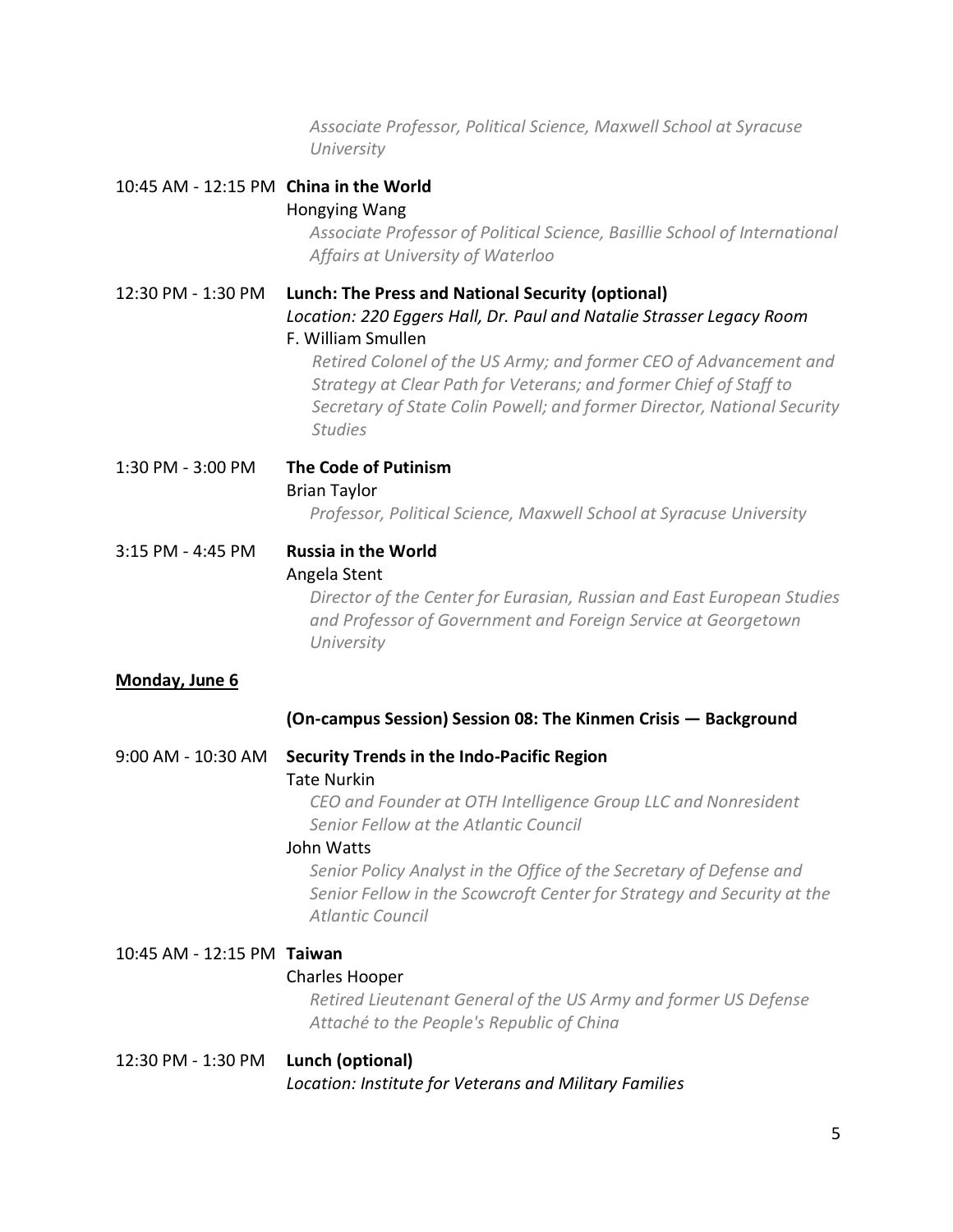|                   | J. Michael Haynie<br>Vice Chancellor for Strategic Initiatives and Innovation, Founder &<br>Executive Director of the Institute for Veterans and Military Families,<br>and Barnes Professor of Entrepreneurship at Syracuse University                                                                                                                                                                                                                                                                                                                                                                                                                                              |
|-------------------|-------------------------------------------------------------------------------------------------------------------------------------------------------------------------------------------------------------------------------------------------------------------------------------------------------------------------------------------------------------------------------------------------------------------------------------------------------------------------------------------------------------------------------------------------------------------------------------------------------------------------------------------------------------------------------------|
| 1:30 PM - 3:00 PM | <b>Congress and National Security</b><br>Will Goodman<br>Vice President of Government Relations at Applied Research<br>Associates and former Senior Defense Adviser to Senator Patrick Leahy                                                                                                                                                                                                                                                                                                                                                                                                                                                                                        |
| 3:15 PM - 4:45 AM | <b>National Security Decision Making</b><br>Sean O'Keefe<br>Howard G. and S. Louise Phanstiel Chair in Strategic Management and<br>Leadership at Syracuse University and former Administrator of the<br>National Aeronautics and Space Administration and former Secretary<br>of the Navy<br>James Cunningham<br>Former US Ambassador to Afghanistan, Israel, and the United Nations<br>and former US Consul General for Hong Kong and Macau                                                                                                                                                                                                                                        |
| 6:30 PM - 8:30 PM | <b>Dinner</b><br>Location: Century Club<br>David Van Slyke<br>Dean, Maxwell School of Citizenship and Public Affairs, Professor,<br>Public Administration and International Affairs, and Louis A. Bantle<br>Chair in Business and Government Policy                                                                                                                                                                                                                                                                                                                                                                                                                                 |
| Tuesday, June 7   |                                                                                                                                                                                                                                                                                                                                                                                                                                                                                                                                                                                                                                                                                     |
|                   | (On-campus Session) Session 09: The Kinmen Crisis - Simulation                                                                                                                                                                                                                                                                                                                                                                                                                                                                                                                                                                                                                      |
| 9:00 AM - 5:00 PM | <b>The Kinmen Crisis</b><br>William Banks (in the role of Secretary of the Department of Homeland<br>Security)<br>Director, Institute for National Security and Counterterrorism,<br>Professor, Public Administration & International Affairs<br>James Cartwright (in the role of Secretary of US Defense)<br>Retired General of the United State Marine Corp and former Vice<br>Chairman of the Joint Chiefs of Staff<br>James Cunningham (in the role of Secretary of State)<br>Former US Ambassador to Afghanistan, Israel, and the United Nations<br>and former US Consul General for Hong Kong and Macau<br>Will Goodman (in the role of Staff Director, Senate Armed Services |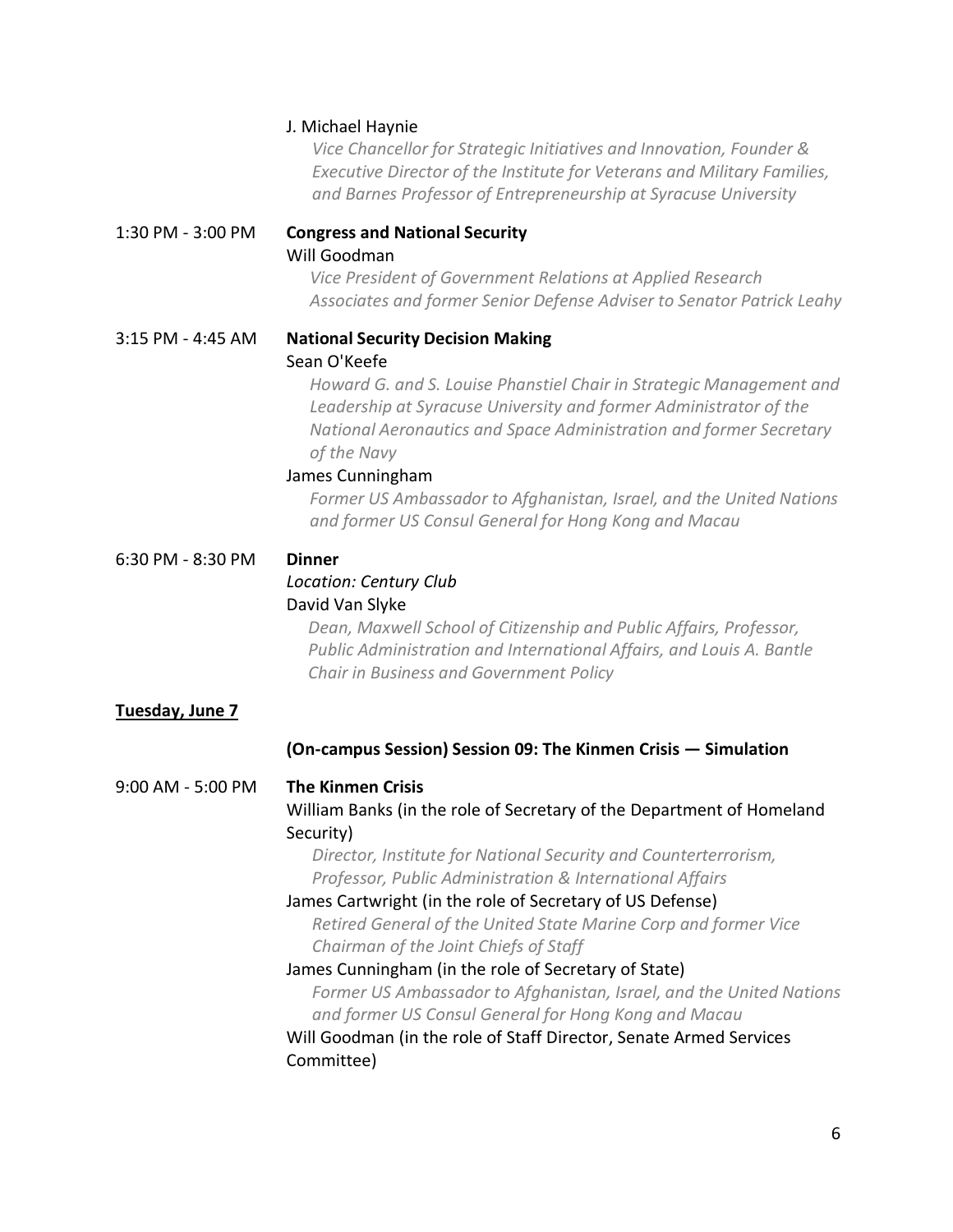|                          | Vice President of Government Relations at Applied Research<br>Associates and former Senior Defense Adviser to Senator Patrick<br>Leahy                                                                                                                                                       |
|--------------------------|----------------------------------------------------------------------------------------------------------------------------------------------------------------------------------------------------------------------------------------------------------------------------------------------|
|                          | Charles Hooper (in the role of Commander, US Indo-Pacific Command)<br>Retired Lieutenant General of the US Army and former US Defense<br>Attaché to the People's Republic of China                                                                                                           |
|                          | Tate Nurkin (control/administrator)<br>CEO and Founder at OTH Intelligence Group LLC and Nonresident<br>Senior Fellow at the Atlantic Council                                                                                                                                                |
|                          | Sean O'Keefe (in the role of the National Security Advisor)<br>Howard G. and S. Louise Phanstiel Chair in Strategic Management and<br>Leadership at Syracuse University and former Administrator of the<br>National Aeronautics and Space Administration and former Secretary<br>of the Navy |
|                          | John Watts (control/administrator)<br>Senior Policy Analyst in the Office of the Secretary of Defense and<br>Senior Fellow in the Scowcroft Center for Strategy and Security at the<br><b>Atlantic Council</b>                                                                               |
|                          | Barbara Matthews (in the role of Secretary of the US Treasury)<br>Minister Counselor of the Treasury Department to the European Union                                                                                                                                                        |
| 6:30 PM - 8:30 PM        | <b>Dinner - Pizza Party</b><br>Location: Hartzheim Residence, Manlius, New York                                                                                                                                                                                                              |
| <b>Wednesday, June 8</b> |                                                                                                                                                                                                                                                                                              |
|                          | (On-campus Session) Session 10: In Practice                                                                                                                                                                                                                                                  |
| 9:00 AM - 12:00 PM       | <b>National Security Law</b><br>James Baker                                                                                                                                                                                                                                                  |
|                          | Professor, College of Law and Director of the Institute for Security<br>Policy and Law and Professor of Public Administration and<br>International Affairs, Maxwell School at Syracuse University                                                                                            |
| 12:15 PM - 2:00 PM       | Lunch (optional)<br>Location: Club 44<br>Jim Boeheim                                                                                                                                                                                                                                         |
|                          | Men's Basketball Head Coach at Syracuse University                                                                                                                                                                                                                                           |
| 2:00 PM - 4:45 PM        | <b>Strategic Leadership III: Workshop</b><br><b>Catherine Gerard</b><br>Professor of Practice, Department of Public Administration and                                                                                                                                                       |
|                          | International Affairs, Maxwell School at Syracuse University                                                                                                                                                                                                                                 |
| Thursday, June 9         |                                                                                                                                                                                                                                                                                              |